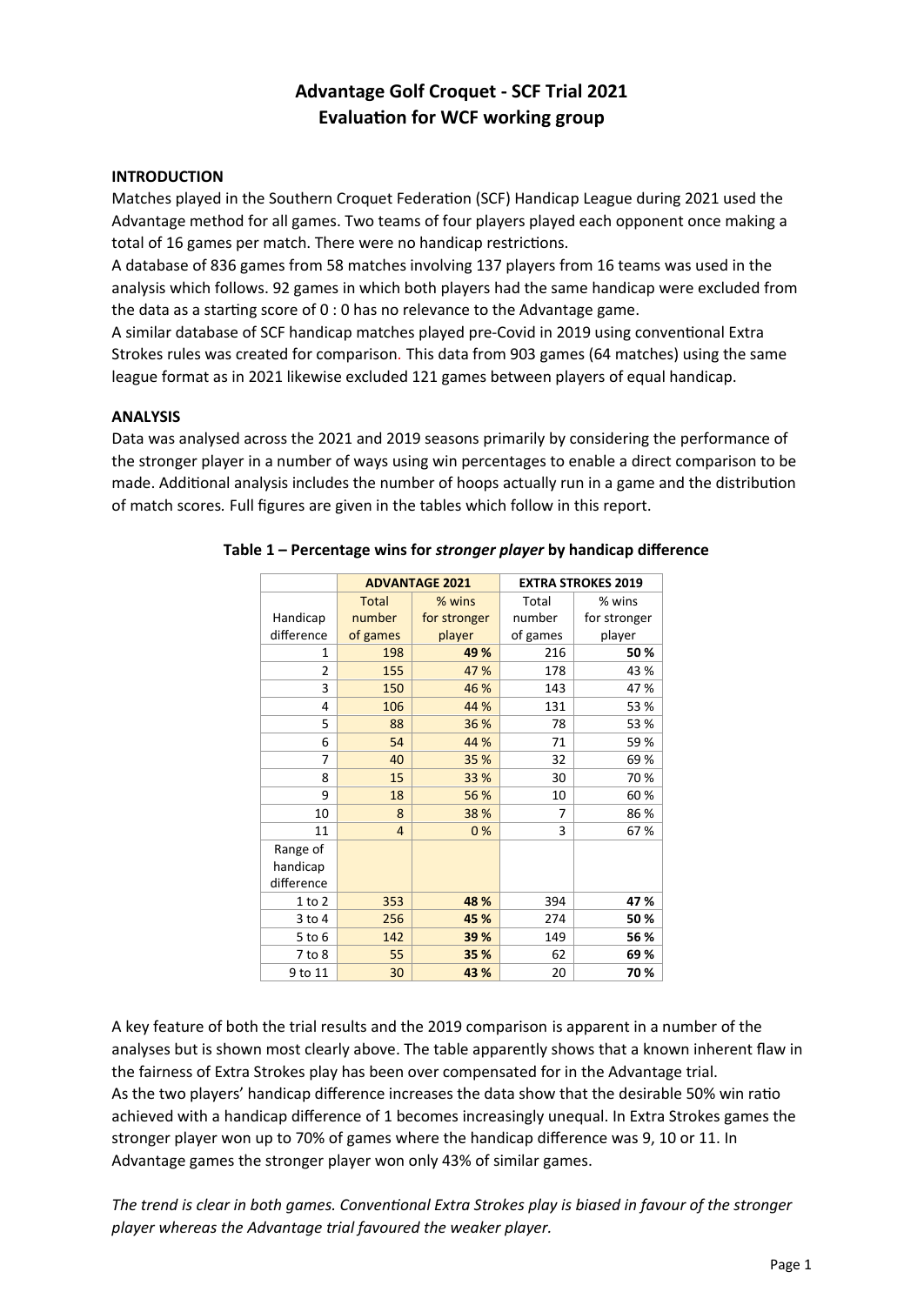|                | <b>ADVANTAGE 2021</b> |                |              |                |          |                |    | <b>EXTRA STROKES 2019</b> |     |        |
|----------------|-----------------------|----------------|--------------|----------------|----------|----------------|----|---------------------------|-----|--------|
|                | As stronger           |                | As weaker    |                |          | As stronger    |    | As weaker                 |     |        |
| Handicap       | W                     | L              | W            | L              | $%$ wins | W              | L  | w                         | L   | % wins |
| $-1$           | 3                     | $\mathbf{1}$   | $\mathbf{0}$ | $\mathbf 0$    | 75 %     | 7              | 5  | 0                         | 0   | 58 %   |
| $\Omega$       | $\overline{2}$        | 10             | $\mathbf{0}$ | $\mathbf{0}$   | 20 %     | 26             | 22 | $\Omega$                  | 0   | 54 %   |
| 1              | 14                    | 22             | $\mathbf{0}$ | $\mathbf{0}$   | 39 %     | 11             | 11 | 2                         | 0   | 54 %   |
| $\overline{2}$ | 23                    | 35             | $\mathbf{1}$ | $\mathbf{1}$   | 41 %     | 42             | 27 | 0                         | 3   | 58 %   |
| 3              | 55                    | 95             | 6            | $\overline{7}$ | 37 %     | 48             | 46 | 0                         | 4   | 49 %   |
| 4              | 46                    | 74             | 8            | 9              | 39 %     | 110            | 93 | 19                        | 10  | 56 %   |
| 5              | 64                    | 77             | 35           | 27             | 49 %     | 66             | 63 | 29                        | 31  | 50 %   |
| 6              | 74                    | 68             | 66           | 48             | 55 %     | 69             | 95 | 72                        | 62  | 47%    |
| 7              | 34                    | 36             | 76           | 56             | 54 %     | 44             | 32 | 67                        | 68  | 53 %   |
| 8              | 25                    | 24             | 83           | 49             | 60 %     | 34             | 33 | 107                       | 109 | 50%    |
| 9              | 20                    | 11             | 62           | 45             | 59 %     | 4              | 8  | 64                        | 68  | 47%    |
| 10             | 12                    | $\overline{7}$ | 53           | 44             | 56 %     | $\overline{2}$ | 4  | 40                        | 61  | 39 %   |
| 11             | 3                     | $\mathbf{1}$   | 45           | 43             | 52 %     | 0              | 1  | 16                        | 11  | 57%    |
| 12             | $\Omega$              | $\Omega$       | 23           | 43             | 35 %     | 0              | 0  | 16                        | 24  | 40 %   |
| 14             | $\mathbf{0}$          | $\mathbf{0}$   | 3            | 3              | 50 %     | 0              | 0  | 8                         | 12  | 40 %   |

# **Table 2 – Percentage wins by handicap**

As might be expected win percentages by handicap also reflect the same biases. Under the Advantage method players of handicap 6 and above generally won more than half of their games whereas under Extra Strokes this applies to handicap 5 and below.

|          |                |                |            | Weaker         |                   |
|----------|----------------|----------------|------------|----------------|-------------------|
| Starting | Total          | Stronger win   |            | win            | Level play points |
| score    | games          | frequency      | percentage | frequency      | exchanged         |
| $-1:0$   | 264            | 135            | 51 %       | 129            | 9/11 & 8/12       |
| 0:1      | 97             | 53             | 55 %       | 44             | 7/13              |
| $-1:1$   | 124            | 50             | 40 %       | 74             | 6/14              |
| 0:2      | 66             | 29             | 44 %       | 37             | 5/15              |
| $-1:2$   | 66             | 31             | 47 %       | 35             | 4/16              |
| 0:3      | 98             | 37             | 38 %       | 61             | 3/17              |
| $-1:3$   | 64             | 19             | 30 %       | 45             | 2/18              |
| $-2:3$   | 14             | 5              | 36 %       | 9              | 1/19              |
| 0:4      | $\overline{7}$ | 5              | 71 %       | $\overline{2}$ | (1/19)            |
| $-3:3$   | 9              | $\overline{2}$ | 22 %       | $\overline{7}$ | (1/19)            |
| $-1:4$   | $\mathbf{1}$   | $\Omega$       | 0%         | $\mathbf{1}$   | (1/19)            |
| $-4:3$   | 10             | 3              | 30 %       | $\overline{7}$ | (1/19)            |
| $-5:3$   | $\mathbf{1}$   | $\mathbf{1}$   | 100 %      | $\overline{O}$ | (1/19)            |
| $-2:4$   | 5              | $\overline{3}$ | 60 %       | $\overline{2}$ | (1/19)            |
| $-3:4$   | 10             | $\overline{2}$ | 20 %       | 8              | (1/19)            |

#### **Table 3 – Advantage 2021** *stronger player* **win percentages by starting score**

Table 3 is ordered by level play points exchanged. Advantage starting scores map directly to the level play Exchange of Index Points table (EIP) used by the Croquet Association and elsewhere for maintaining a handicap system.

If we consider the main body of starting scores (above the line), the stronger player fares less well as scores move away from the leading diagonal of 0 : 0 scores.

For the more extreme starting scores, or outliers (in italics below the line), the win percentages are inconsistent and suggest an inherent difficulty in arranging for players of widely different abilities to play each other on level terms.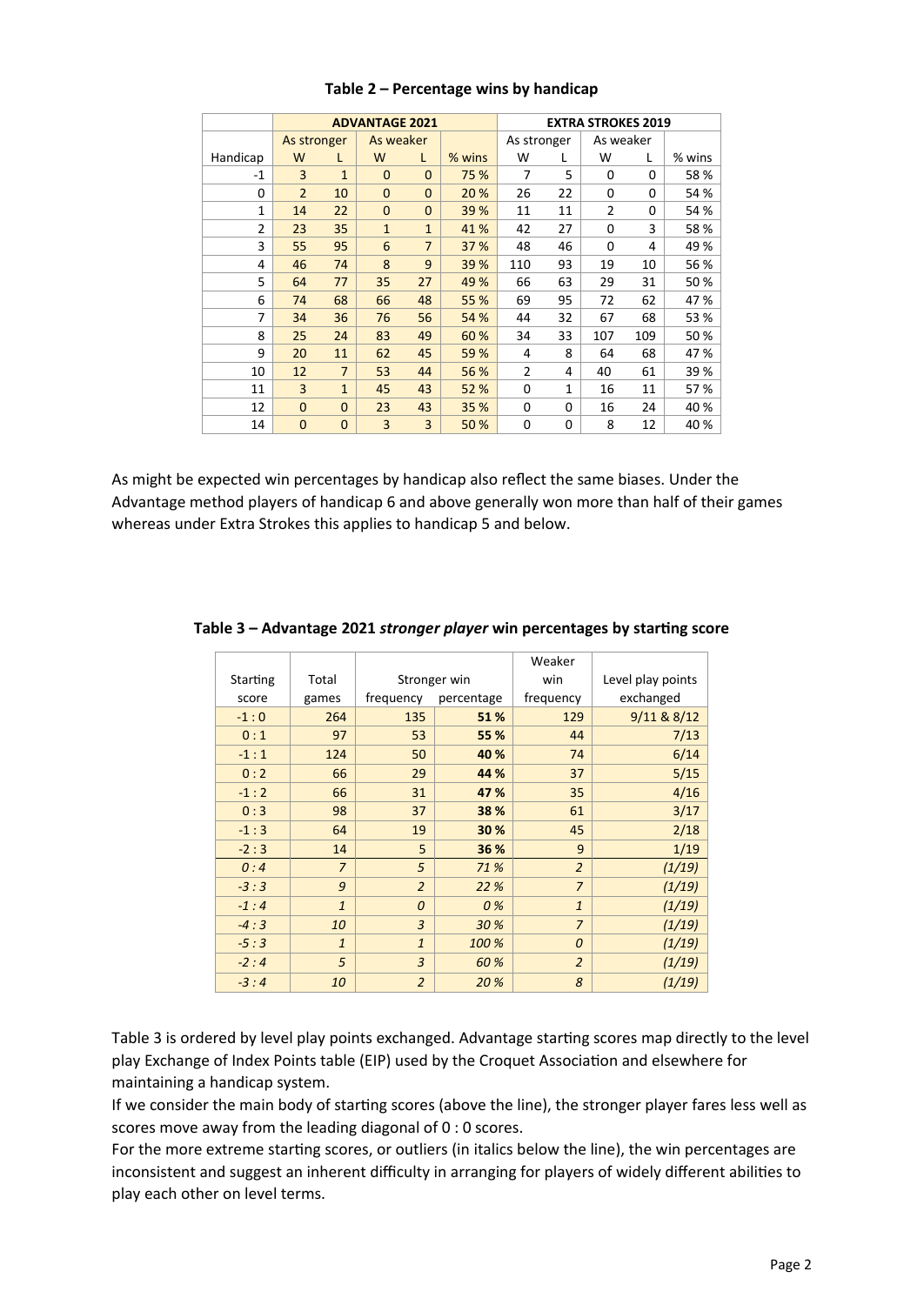| <b>ADVANTAGE 2021</b> |        |         |                      |                    | <b>EXTRA STROKES 2019</b> |      |       |        |             |               |      |             |                |
|-----------------------|--------|---------|----------------------|--------------------|---------------------------|------|-------|--------|-------------|---------------|------|-------------|----------------|
|                       |        |         |                      | <b>Final score</b> |                           |      |       |        | Final score |               |      |             |                |
| No of                 | $%$ of |         | <b>Stronger wins</b> |                    | <b>Weaker wins</b>        |      | No of | $%$ of |             | Stronger wins |      | Weaker wins |                |
| games                 | total  | Score   | Freq                 | %                  | Score                     | Frea | games | total  | Score       | Frea          | %    | Score       | Freg           |
|                       |        |         |                      |                    |                           |      |       |        |             |               |      |             |                |
| 836                   | 100%   | $7 - ?$ | 375                  | 44 %               | $? - 7$                   | 461  | 903   | 100%   | $7 - ?$     | 463           | 51%  | $? - 7$     | 440            |
|                       |        |         |                      |                    |                           |      |       |        |             |               |      |             |                |
| 248                   | 30 %   | $7 - 6$ | 150                  | 60 %               | $6 - 7$                   | 98   | 256   | 28 %   | $7 - 6$     | 126           | 49%  | $6 - 7$     | 130            |
| 187                   | 22 %   | $7 - 5$ | 90                   | 48 %               | $5 - 7$                   | 97   | 218   | 24 %   | $7 - 5$     | 113           | 52%  | $5 - 7$     | 105            |
| 174                   | 21 %   | $7 - 4$ | 73                   | 42 %               | $4 - 7$                   | 101  | 186   | 21%    | $7 - 4$     | 87            | 47 % | $4 - 7$     | 99             |
| 124                   | 15 %   | $7 - 3$ | 45                   | 36 %               | $3 - 7$                   | 79   | 129   | 14 %   | $7 - 3$     | 83            | 64 % | $3 - 7$     | 46             |
| 62                    | 7%     | $7 - 2$ | 15                   | 24 %               | $2 - 7$                   | 47   | 77    | 9%     | $7 - 2$     | 35            | 45 % | $2 - 7$     | 42             |
| 20                    | 2%     | $7 - 1$ | $\mathbf{1}$         | 5 %                | $1 - 7$                   | 19   | 31    | 3 %    | $7 - 1$     | 15            | 48%  | $1 - 7$     | 16             |
| 21                    | 2%     | $7 - 0$ | $\mathbf{1}$         | 5%                 | $0 - 7$                   | 20   | 6     | 1%     | $7 - 0$     | 4             | 67 % | $0 - 7$     | $\overline{2}$ |

# **Table 4 – Game analysis by final score**

Table 4 looks at final scores in a game and shows that the stronger player won 44% of Advantage games compared with 51% of Extra Strokes games. Under Advantage a 7 – 6 win was more frequently achieved by the stronger player (60%) at the expense of less close wins, whereas in Extra Strokes play the wins were generally close to 50% for most final scores.

Final scores in Advantage are naturally affected by non 0 : 0 starting scores but regardless of winner. 30% of Advantage games finished 7-6 (or 6-7) and 22% at 7-5 (or 5-7). In Extra Strokes games the corresponding figures are 28% and 24%.

In both formats therefore, 52% of games ended with the loser 'scoring' 5 or 6 hoops.

|                    | <b>ADVANTAGE</b> | <b>EXTRA STROKES</b> |
|--------------------|------------------|----------------------|
| Number of          | 2021             | 2019                 |
| hoops run          | Frequency        | Frequency            |
| 4                  | 2                |                      |
| 5                  | $\overline{7}$   |                      |
| 6                  | 15               |                      |
| 7                  | 26               | 6                    |
| 8                  | 59               | 31                   |
| 9                  | 123              | 77                   |
| 10                 | 141              | 129                  |
| 11                 | 135              | 186                  |
| 12                 | 159              | 218                  |
| 13                 | 82               | 256                  |
| 14                 | 87               |                      |
| Mean<br>hoops/game | 10.7             | 11.4                 |

**Table 5 – Frequency of number of hoops run per game**

Apart from the aim to achieve an overall average of 50% wins for both stronger and weaker player Advantage also aims to keep games to a similar length (on average) as Extra Strokes games. Timing data was not collected as part of the trial but it is possible to compare the total number of hoops run per game in both formats.

Under Advantage in Table 5 the mean number of hoops per game was 10.7 compared with 11.4 for Extra Strokes. Very short games (less than 7 hoops) comprised 3% of Advantage games whilst 10% of games finished after 14 hoops.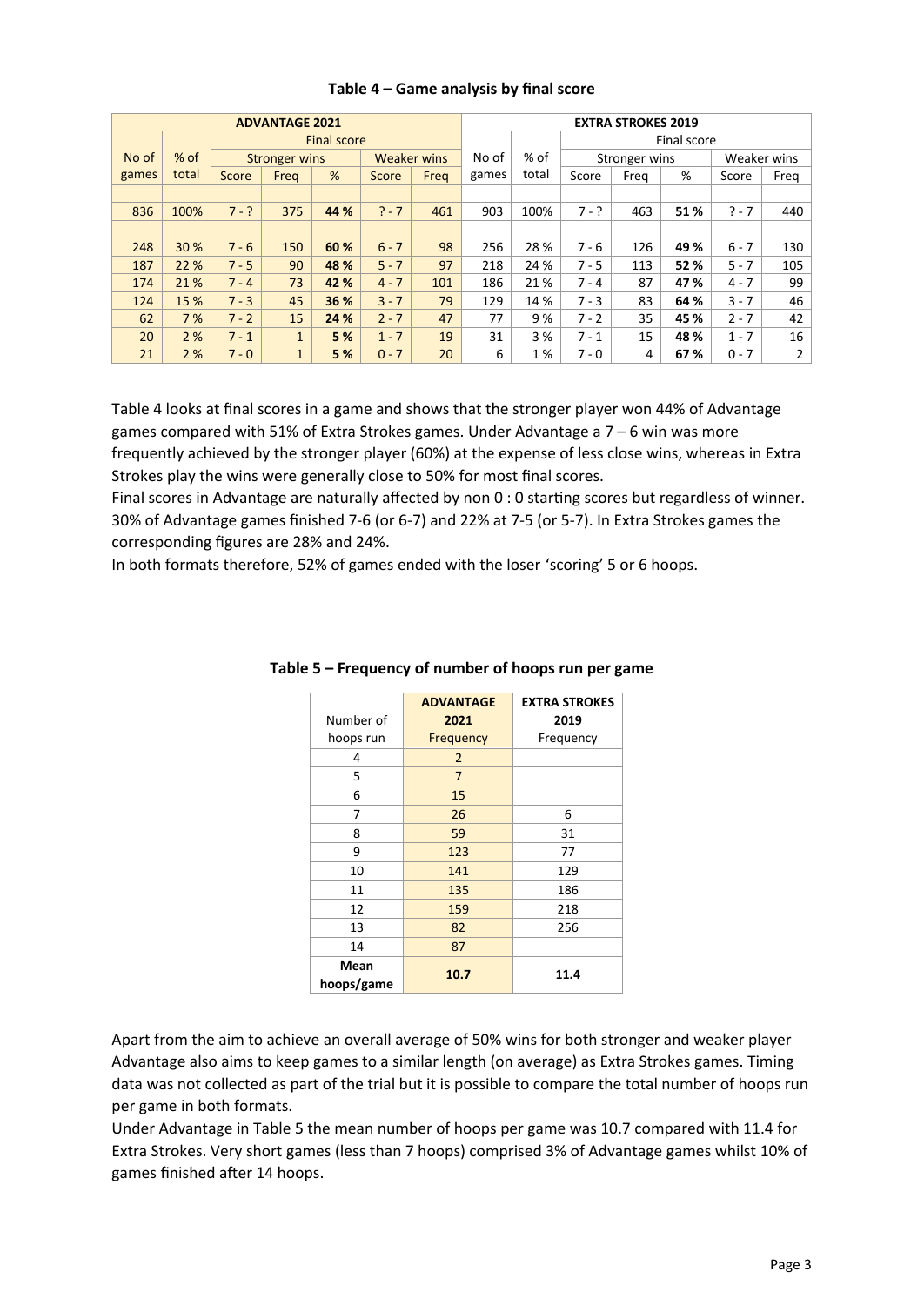|                        |                 | <b>ADVANTAGE</b> | <b>EXTRA STROKES</b> |
|------------------------|-----------------|------------------|----------------------|
| Home                   | Away            | 2021             | 2019                 |
| score                  | score           | Frequency        | Frequency            |
| 16                     | 0               | 0                | 0                    |
| 15                     | 1               | 0                | 0                    |
| 14                     | 2               | $\mathbf{1}$     | $\mathbf{1}$         |
| 13                     | 3               | 3                | 0                    |
| 12                     | 4               | 3                | 4                    |
| 11                     | 5               | 6                | 8                    |
| 10                     | 6               | 8                | 4                    |
| 9                      | 7               | 6                | 16                   |
| <b>Total home wins</b> |                 | 27               | 33                   |
| 8                      | 8               | 8                | 13                   |
| <b>Total away wins</b> |                 | 23               | 18                   |
| 7                      | 9               | 10               | 8                    |
| 6                      | 10              | 6                | 5                    |
| 5                      | 11              | 4                | $\mathbf{1}$         |
| 4                      | 12              | $\overline{2}$   | 4                    |
| 3                      | 13              | $\mathbf{1}$     | 0                    |
| $\overline{2}$         | 14              | 0                | 0                    |
| 1                      | 15              | 0                | 0                    |
| 0                      | 16              | 0                | 0                    |
|                        | Mean home score | 8.45             | 8.52                 |
| Std. Dev. σ            |                 | 2.51             | 2.12                 |

#### **Table 6 – Frequency of match scores**

Frequency of match scores shows 27 Home and 23 Away wins under Advantage compared with 33 Home and 18 Away under Extra Strokes. In both games the mean home score is very similar with the standard deviation showing a slightly wider distribution of scores for Advantage matches.

Any real significance in these figures is probably lost as a result of the aforementioned handicap biases and the fact that many teams varied their handicap strengths from match to match. For example a team using only a pool of 6 players with handicaps in the range 5 to 7 competed against a team with a pool of 10 players and handicaps from 1 to 10.

The mean number of players constituting any one team pool was 8.6 with a minimum of 6 and a maximum of 13 – each match using any 4 players per team.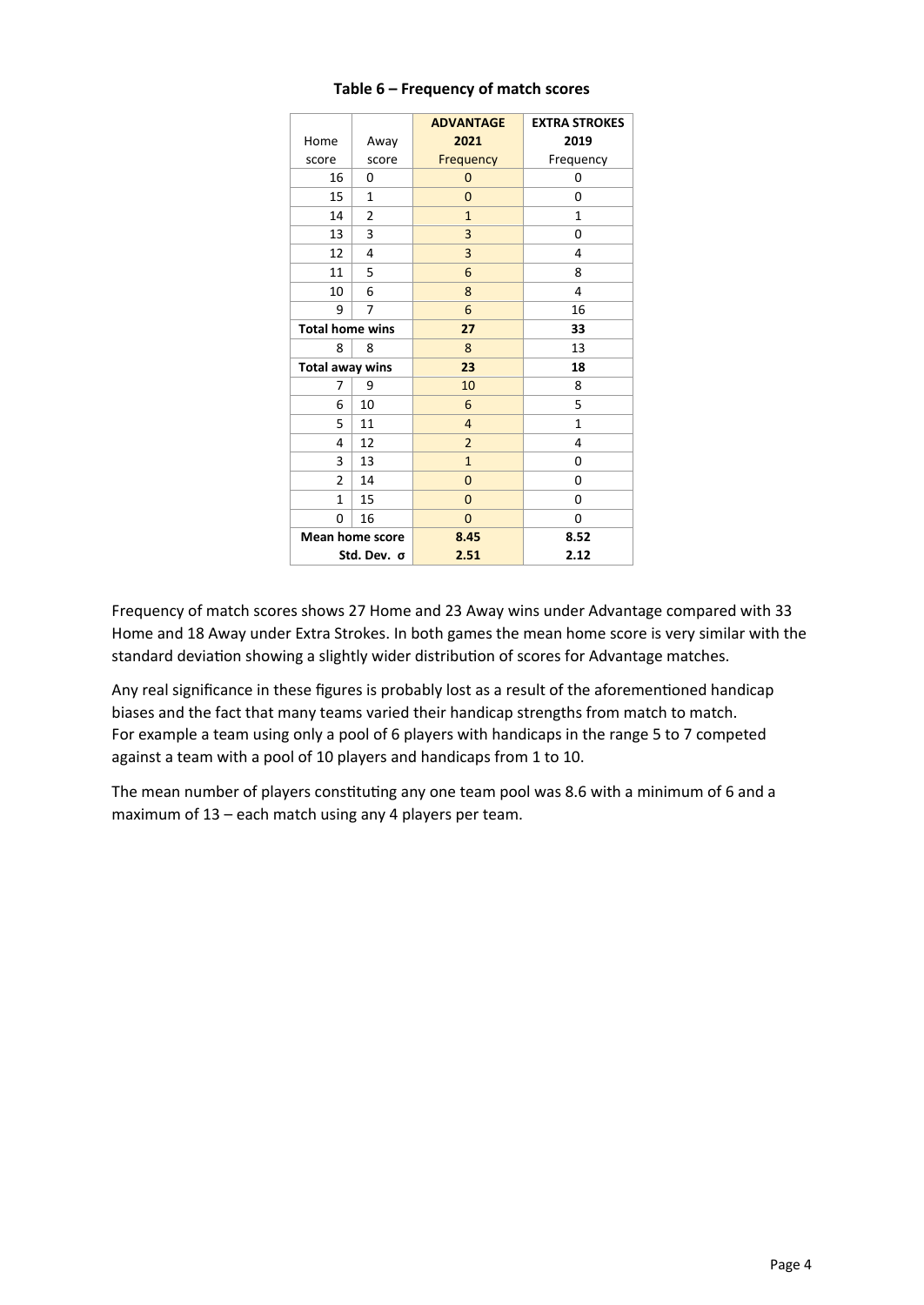#### **FEEDBACK**

SCF clubs participating in the trial Advantage league were invited to contribute their thoughts and observations as the season progressed. Following the trial, a circular to all players requested a more structured response either from individuals or as a team. This included some questions which might help with evaluating the success or otherwise of the trial.

*Is a form of Advantage play a useful alternative to handicap play? Would you suggest any modifications to the way Advantage has been played in this trial? Did Advantage play become easier as the season progressed? Was it difficult to keep score? Did you find a satisfactory method? Some players have cited a psychological barrier when playing a weaker opponent at Advantage. Is this your experience? Can you explain it? Can it be overcome with greater familiarity? Do you like or dislike traditional Extra Stroke handicap play? Do you think this represents the majority view at your club? Are there any other significant features of Advantage that you think should be considered?*

It is not possible to summarise feedback quantitatively – some was on an individual basis, other by team – and many critical responses for example were qualified by, or restricted to specific detail rather than an overall dislike of the concept. In general higher handicap players were likely to be in favour of Advantage, the better players being much more critical.

Personal reasons for liking/disliking either of the two games were varied, but generally hinged around whether the additional tactics and skills required by Extra Strokes were regarded as enjoyable or as anathema.

"the tactical challenge of Extra Strokes play has been eliminated" "it is difficult for people to master different tactics in Extra Strokes games"

"the award of hoops before play begins is wrong in principle" "the idea of playing level and letting the handicap system adjust the scores seems good in principle"

"novices will never win a game without extra strokes" "Advantage is straightforward. You can concentrate on the game and not think about bisques"

Similarly, the views expressed on other specific aspects often encompassed the full range from "triumph" to "disaster", or "yes we need a further trial" to "no never again". Criticism that games were both too long *and* too short, depended it would seem upon individual

experience. (Table 5 gives a slightly lower mean number of hoops per game for Advantage and the distribution is naturally wider than for Extra Stroke play).

A few respondents offered the thought that not all players were conversant with the game, and confusing feedback from one or two teams does suggest that this may indeed have been the case.

Notwithstanding the above, there are two aspects of the trial which are significant and identified consistently by many players:

# **Advantage favours the weaker player**

Table 1 in particular fully supports this observation when the handicap difference becomes large. Many players suggested a cap on the maximum starting score for the weaker player of 2 or 3.

#### **Scoring was difficult**

Negative numbers, a multiplicity of scoring clips, difficulty in reconciling the score with physical position on the court, confusion when players/teams used different scoring methods, were all cited as significant problems.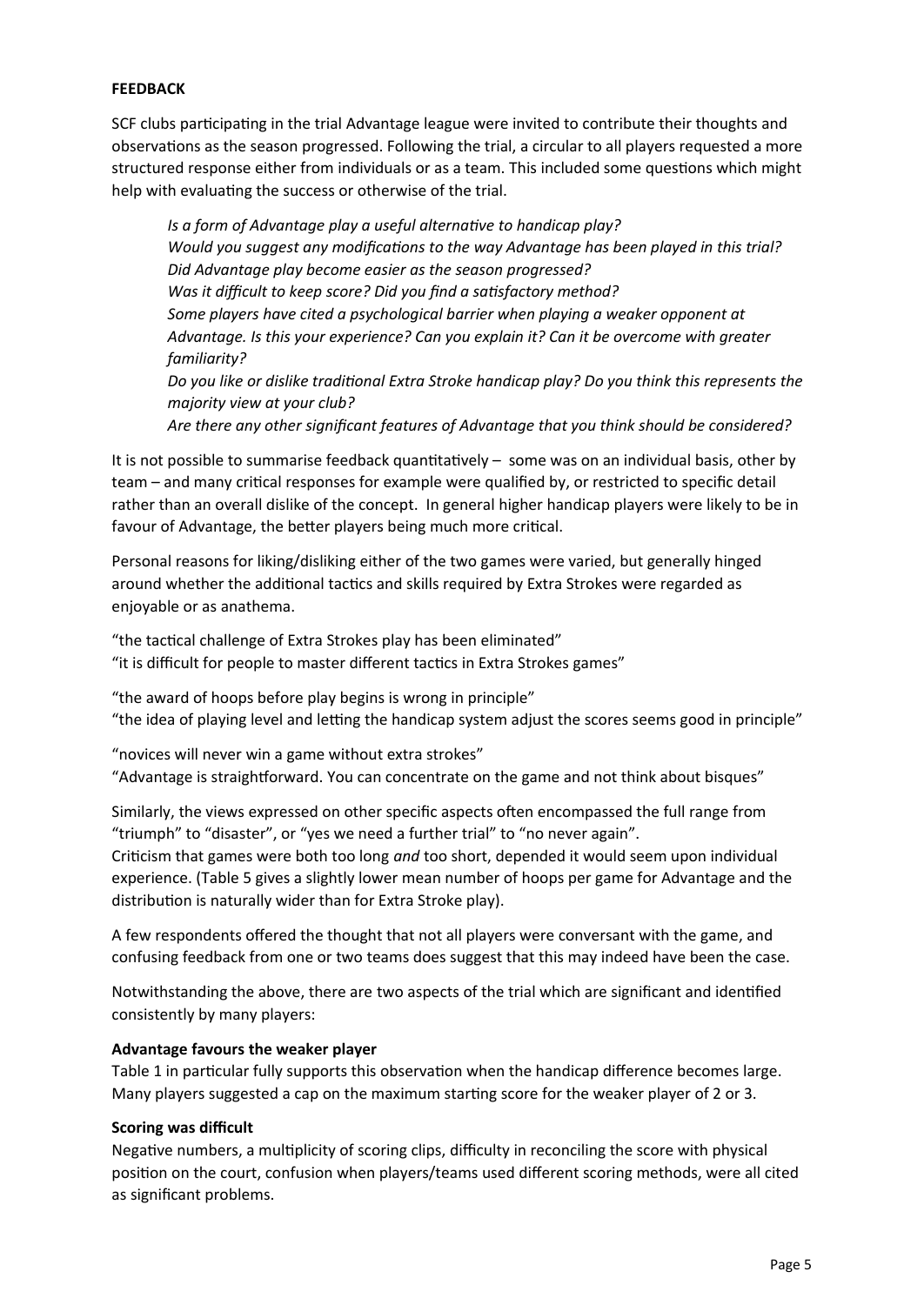One or two respondents offered some very detailed analysis and constructive feedback relating to starting scores, keeping score and the negative number problem, but much of this was radical and added extra complications whilst still only being a compromise solution. *The one common conclusion which these players offered is that no handicap system can successfully accommodate extremes of abilities and that it is unrealistic to try and do so.*

#### **PROPOSALS**

SCF trial data, feedback evidence and personal communications from outside of the trial all lead me to conclude that Advantage GC has the potential to provide a practical and attractive alternative to Extra Strokes handicap play for many croquet players.

To realise this potential it is clear that some modifications need to be made to the game as used in the trial, in order to respond to the bias towards the weaker player as identified in Table 1 and in much corroborative feedback.

it is worth noting here that little can be done about the bias in Extra Strokes play. We know already that awarding the same number of Extra Strokes to players of different handicaps is intrinsically unfair. For example, in Level play (by referencing the "Points exchanged table") a scratch player is expected to win 85% of games against a handicap 4, whereas a handicap 8 player is only expected to win 70% of games against a handicap 12. Awarding the weaker player 4 Extra Strokes in both of these cases is clearly not a satisfactory solution.

# **Starting scores table**

Anecdotal evidence during the Advantage trial confirms that a bias arises because the improved chance of winning a hoop by playing first to it was not built into the original algorithm. In an Advantage game, as opposed to Extra Strokes play, the weaker player can expect more first-to-hoop situations than the stronger player because the stronger player must win more hoops. The greater the handicap difference the more this will favour the weaker player.

I am in the process of reworking the Advantage starting scores table by running the computer simulations with a modified algorithm which can be expected to remove much of the bias seen in games with large handicap differences.

In the main body of the starting scores table, which applied to the majority of league games, this will mean the weaker player starting on a maximum score of 2. Typically, existing scores of 0:3 and -1:3 for example will become -1:2 and -2:2 respectively. This will have an effect on the length of a game, increasing the number of hoops scored per game above the trial mean of 10.7. By comparison the Extra Strokes mean was 11.4 so we can expect the two games to be very close in this respect.

#### **Outliers**

In addition to reworking the main body of the starting scores table I propose to remove all of the outliers (see Table 3) and replace them with one representative starting score. This score will offer a reasonable challenge to both players but cannot offer a 50% win ratio in the more extreme cases. Only some 3% of trial games used the extreme cases and many such were regarded as "unenjoyable", "unfair", or "not normal croquet". I firmly believe along with several of my correspondents that handicap play with such extremes of ability is neither desirable nor feasible.